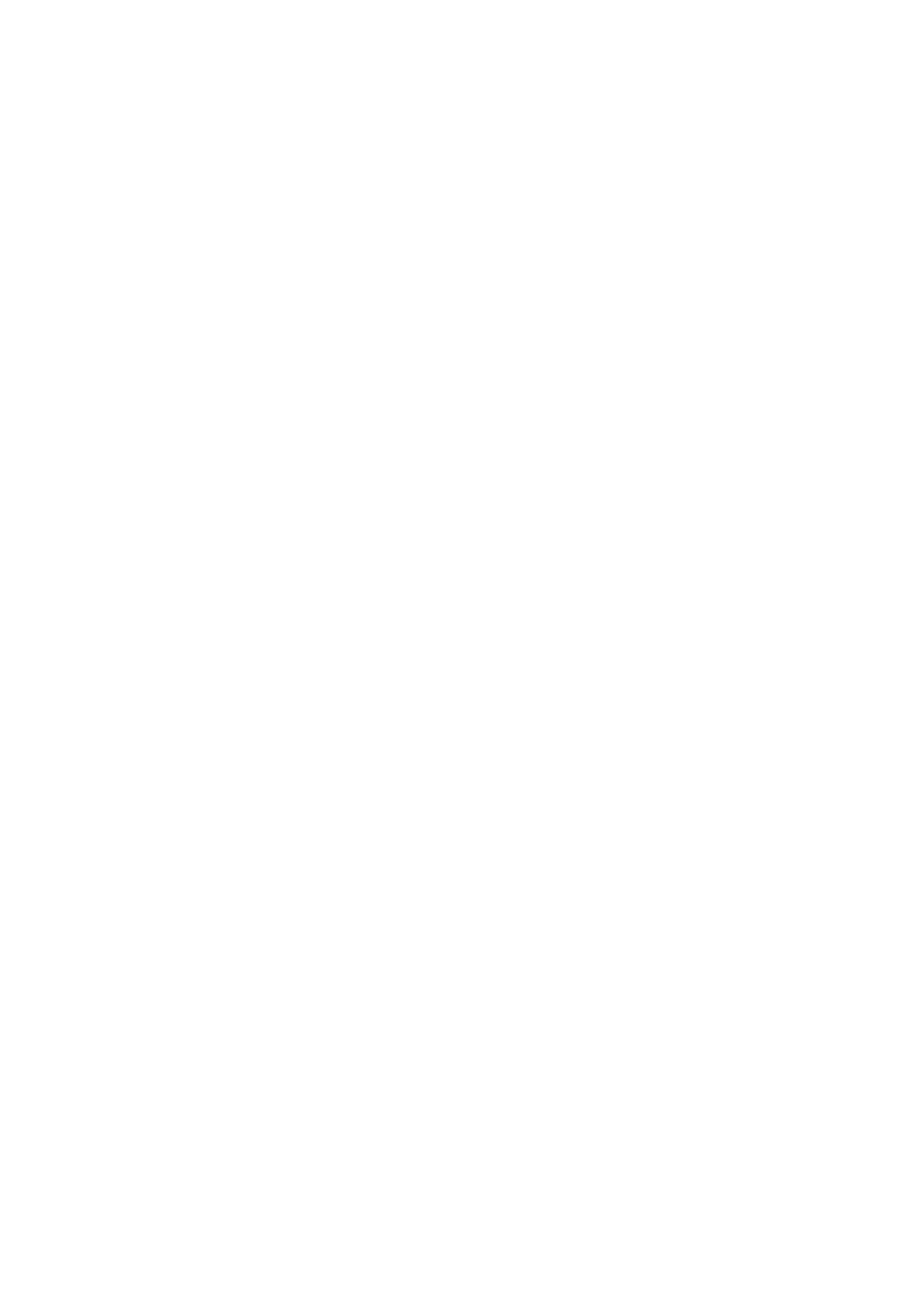# **Table of Contents**

|                |     |                                                             | 5               |
|----------------|-----|-------------------------------------------------------------|-----------------|
|                | 1.1 |                                                             | 5               |
|                | 1.2 |                                                             | 6               |
|                | 1.3 |                                                             | 6               |
|                | 1.4 |                                                             | $7\phantom{.0}$ |
| 2.             |     | SUMMARY INFORMATION ON PAYMENT MEDIA USED BY NON-BANKS      | $\overline{7}$  |
|                | 2.1 |                                                             | 7               |
|                | 2.2 |                                                             | 8               |
| 1.<br>3.<br>4. |     |                                                             | 8               |
|                |     |                                                             | 8               |
|                |     |                                                             | 8<br>8          |
|                |     |                                                             | 8               |
|                | 3.1 |                                                             | 9<br>9          |
|                | 3.2 |                                                             | 9               |
|                |     | SPECIAL USE OF INTERBANK TRANSFER SYSTEMS FOR INTERNATIONAL |                 |
|                | 4.1 |                                                             |                 |
|                | 4.2 |                                                             |                 |
| 5.             |     | THE ROLE OF THE CENTRAL BANK IN INTERBANK SYSTEMS           | -11             |
|                | 5.1 |                                                             | 11              |
|                | 5.2 |                                                             | 11              |
|                | 5.3 |                                                             | 12              |
|                | 5.4 |                                                             | 12              |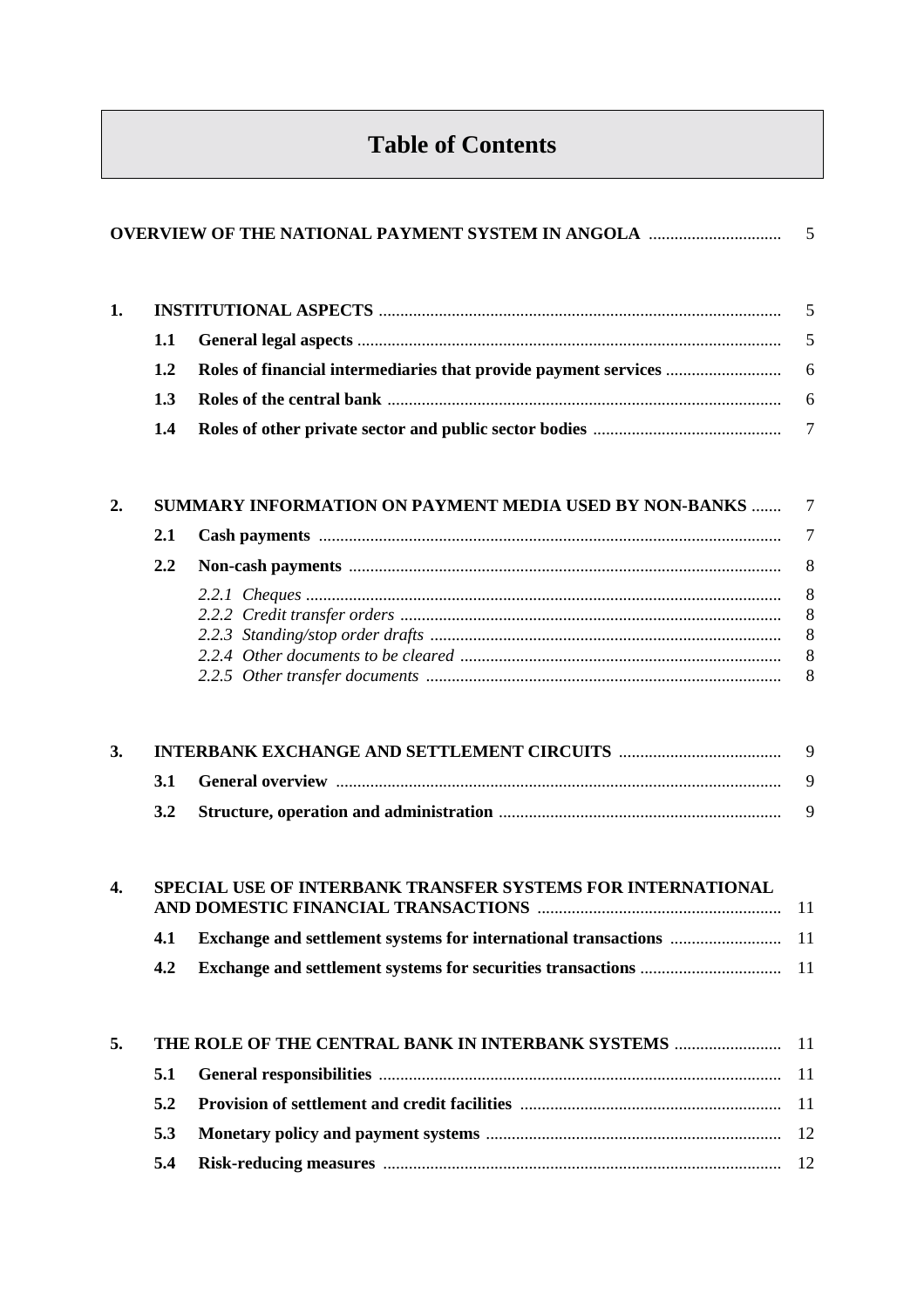| 6. |     |  |
|----|-----|--|
|    | 6.1 |  |
|    | 6.2 |  |
|    |     |  |
| 7. |     |  |
|    | 7.1 |  |
|    | 7.2 |  |
|    | 7.3 |  |

| $\sim$ |  |  |  |  |
|--------|--|--|--|--|
|--------|--|--|--|--|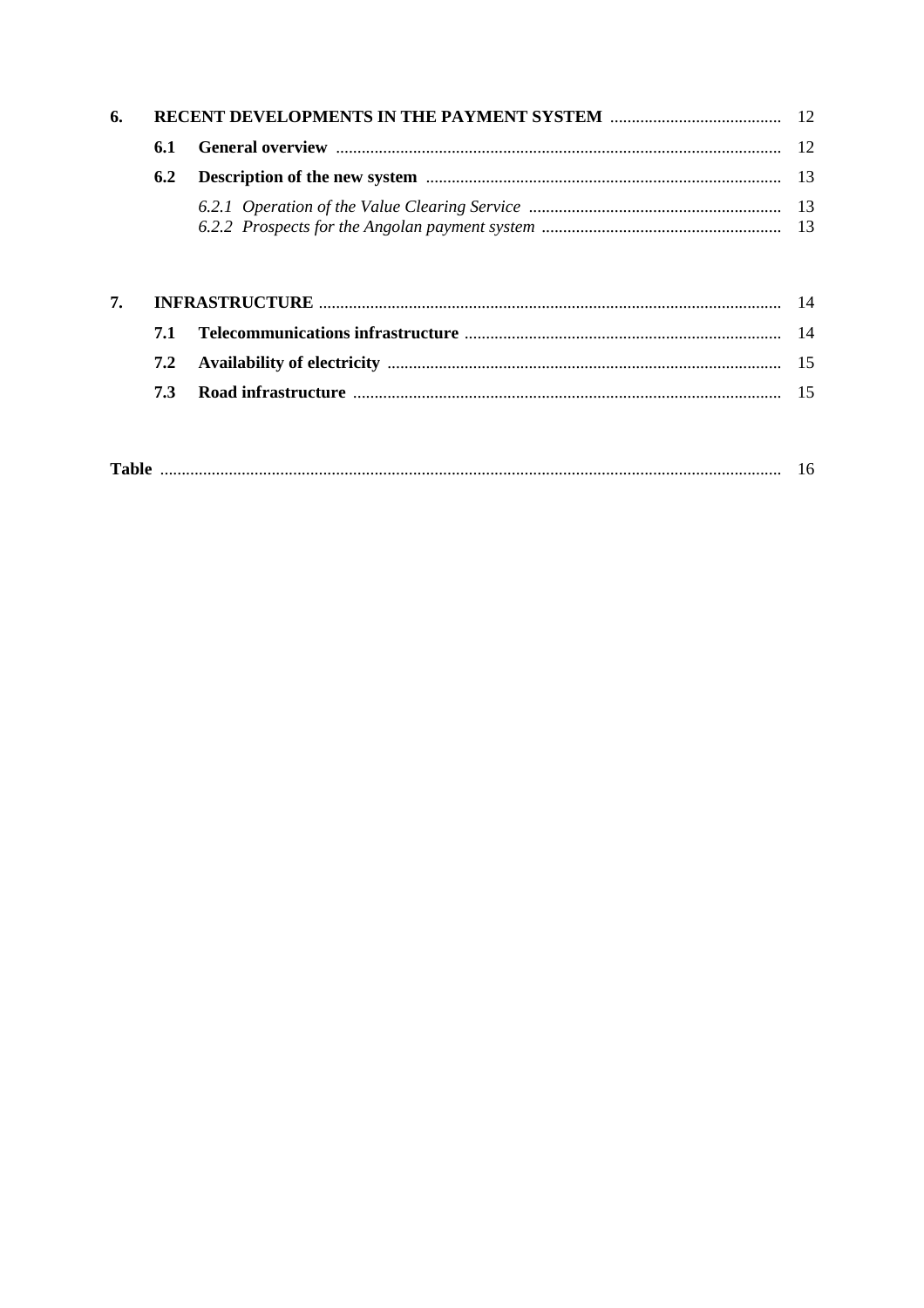The Angolan payments system is still in its embryonic stage, and the same can be said of the Angolan financial system. The first initiative towards organising a two-tier banking system in Angola was initiated in 1991 with the approval of decrees that enabled the opening of that sector to private initiative. Until that date, only two state-owned banks were in operation in the country, namely Banco Nacional de Angola (BNA) and Banco de Poupança e Crédito (BPC).

With the advent of peace, it was hoped that the Angolan economy and the banking system would experience a faster growth rate. This did not come about. However, from 1997 it appears that the growth of economic activities and the banking system is being readdressed. Initiatives aimed at expanding the banking service to areas in the countryside which are far away from the capital city have been taken.

In view of the precarious state of the communications infrastructure in the country, the central bank, the Ministry of Finance of Angola, the banking system and the state-owned telecommunication company decided to implement a communication network designed for the Angolan financial system, employing on an independent communication system, by satellite (VSATs), and by the X25 Protocol.

As a follow-up to this communication network and based on the prerequisite that a well-structured payment system enables better use of the available money supply in the economy, equitable sharing of risks and exchange of business transactions, as well as a full discharge of industrial and commercial activities, and provision of services in the country, the central bank established a Task Force (TF) in September 1996, with a view to designing an Angolan payments system and defining a strategy for its implementation.

The above-mentioned Task Force is made up of representatives from the various administrative segments and from all financial institutions operating in the country and the Ministry of Finance. As from September 1997, the TF has been functioning with technical advisors under the Financial Institutions Modernisation Programme (FINSEC), sponsored by the World Bank.

#### **1. INSTITUTIONAL ASPECTS**

#### **1.1 General legal aspects**

With the enactment of Decree 4/91 of 20th April, the duty of the Angolan National Bank (BNA), which under the same decree is the country's central bank, is to organise and supervise the banks' clearing houses and to approve the regulation for the Value Clearing Service (CSV). In terms of the central bank Corporate Guidebook, the Issuing and Credit Directorate is charged with the daily settlement, after clearing, of cheques, bills, promissory notes and other values presented by credit institutions.

The Statutory Instrument that regulates the use of cheques in Angola is the Uniform Law on Cheques of the Geneva Convention. Punishment for issuing cheques without funds is provided for in Articles 23 and 24 of Decree 13.004 of 12th January 1927.

There are also other relevant legal instruments which support the development of a consistent policy, namely:

– decree 6/97 of 11th June 1997, the new corporate law for BNA, which has redefined the functions of BNA as the country's central bank, and amongst other matters, regulated its relationship with the financial institutions, granting them its role of lender of the last resort of this system, and reserving itself the duty to organise and supervise the bank's Clearing House; and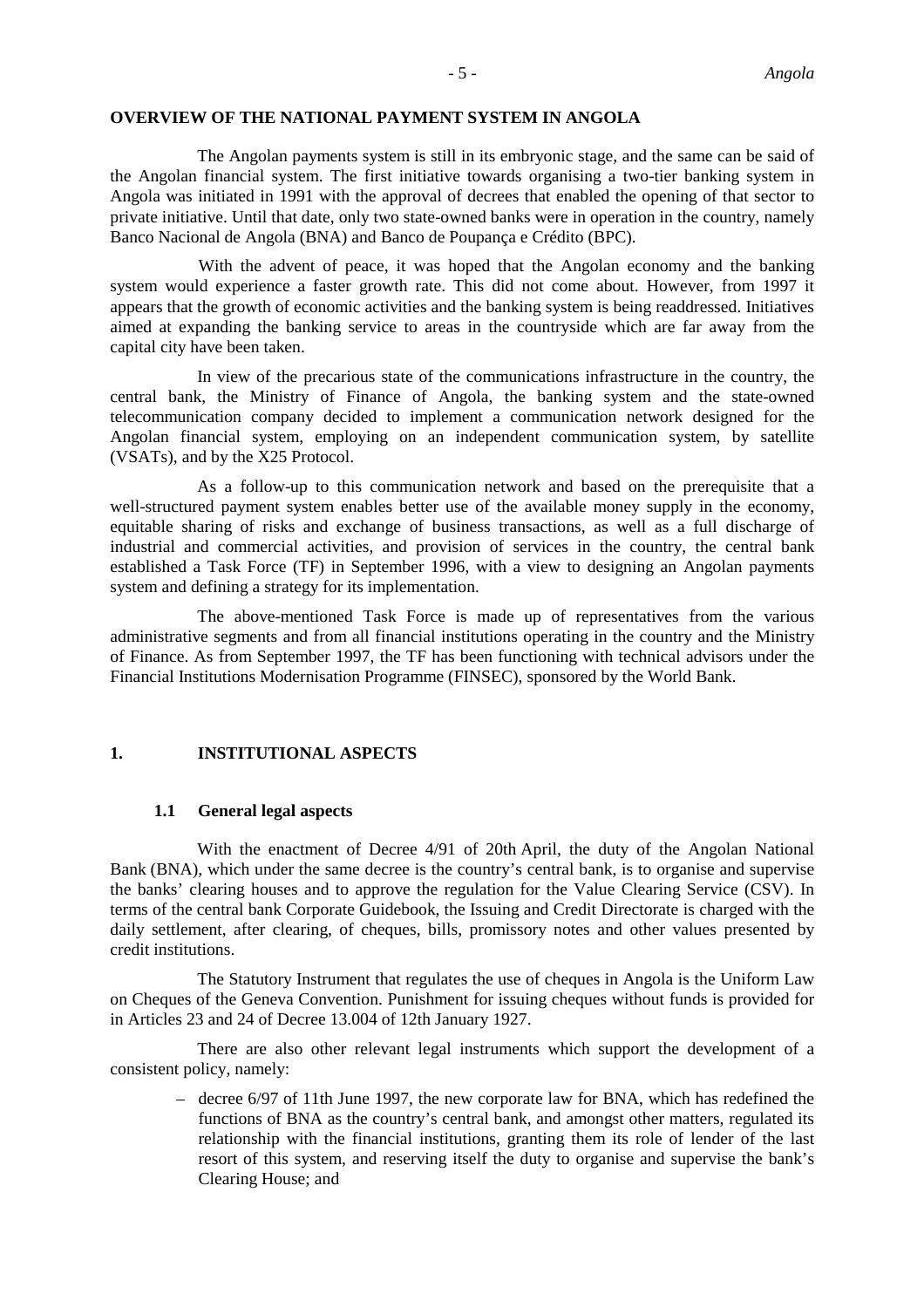– decree 5/97 of 27th June 1997, Foreign Exchange Act, which has disciplined forex operations and trade, including the transactions that are carried out.

Under the Angolan payment system, the Value Clearing System (CSV) is one of its component parts, originally regulated by Statutory Instrument 46/91 of 24th May. Currently, this service is operating under a regulation approved on 8th September 1994, incorporating amendments introduced by Statutory Instrument 81/96 of 21st November.

# **1.2 Roles of financial intermediaries that provide payment services**

The Angolan financial system comprises the following:

- the Angolan central bank (BNA);
- six banking institutions, of which five are commercial banks and one is an investment bank; and
- one credit bank, included under special credit institutions.

Services offered to their customers by the existing seven institutions do not differ much from each other. The same can be said of the non-cash payments instruments offered to customers, which are minimal.

The main activity of banking institutions and the credit bank is to attract deposits, and the main operation is the sale of foreign currency.

Resident customers are entitled to foreign currency and individual entities are entitled to forex. Non-residents who are eligible, and some worker categories are allowed to open and access foreign exchange accounts in the financial institutions based in the Angolan territory.

The availability of credit by private institutions is scarce due to a lack of reliable facilities to carry out these operations. A major inhibiting factor to the provision of credit is the activity of public notaries which is not yet fully restored in the country.

All banking institutions can participate in the Value Clearing Service through which cheques and other documents transfer payments.

A total of 20 bureaux de change are non-financial institutions also authorised and supervised by the central bank. The objective of the exchange houses is to sell foreign currency to individuals and to companies in accordance with central bank regulations.

#### **1.3 Roles of the central bank**

The central bank's main objective is to ensure that the national currency value is sustained, and it has the sole right to issue bank notes and metal coins. The central bank also determines the conditions of issue and executes currency distribution, substitution and withdrawal. Additionally, it has authority to:

- act as the sole banker to the state;
- advise the government in monetary, financial and foreign exchange matters;
- cooperate in the definition and execution of foreign exchange policy;
- manage the country's external reserves;
- act as intermediary in the government's international monetary relations;
- strive for the stability of the national financial system ensuring, to that end, that it plays the role of lender of last resort;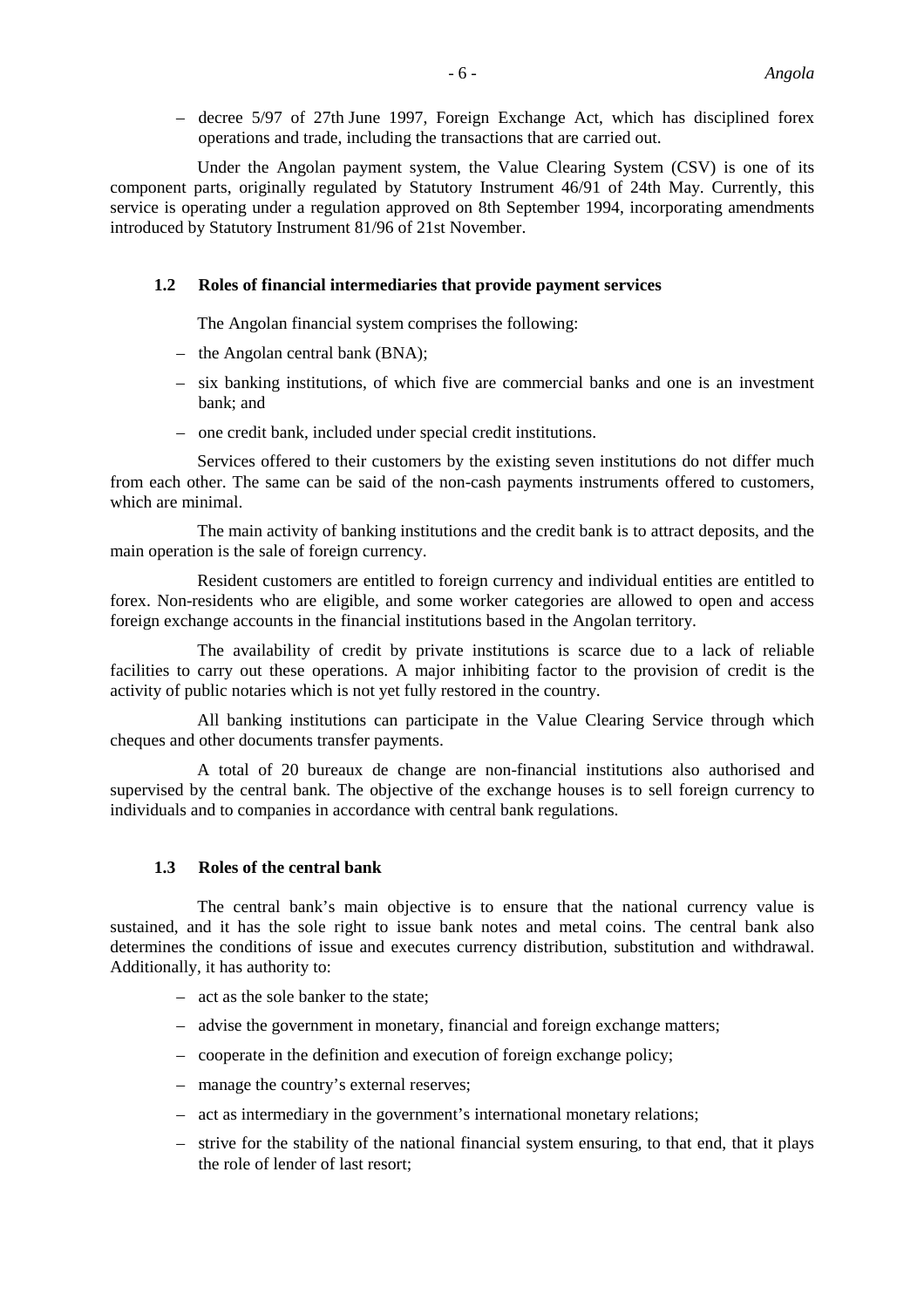- grant and ensure an information collection and processing system for monetary, financial, foreign exchange statistics and other information in areas of its activity so as to act as an efficient coordinating, management and control mechanism;
- prepare and maintain the updated external debt record of the country and carry out debt management;
- prepare the balance of payments;
- supervise the financial institutions, control their solvency and liquidity, and maintain their deposit accounts under the terms and conditions that the Board of Directors may decide; and
- organise and supervise the banks clearing houses.

With a view to achieve better performance of all these functions, the central bank has often promoted actions aimed at improving internal procedures and upgrading their officials, benefiting from the experience of other countries and training projects.

# **1.4 Roles of other private sector and public sector bodies**

With the exception of the central bank and banks, other institutions of the private and public sectors and the credit bank participate in the payment system as users of the services provided by the financial system, excluding any obligation or participation as providers in the payments system.

Payments by the National Treasury are made by means of vouchers for clearance. The National Treasury holds deposit accounts at the central bank and this account is accessed daily for the amounts paid by the Treasury.

# **2. SUMMARY INFORMATION ON PAYMENT MEDIA USED BY NON-BANKS**

# **2.1 Cash payments**

The national currency is the *Kwanza reajustado (Kzr)*. There are no coins in circulation, only bank notes. The bank notes in circulation are: Kzr 5,000,000.00, Kzr 1,000,000.00, Kzr 500,000.00, Kzr 100,000.00, Kzr 50,000.00 and, in very small amounts, Kzr 10,000.00 and Kzr 5,000.00.

According to data from June 1997, the notes and coins in circulation and notes and coins in possession of the public represented respectively 38.9% and 31.1% of the M1, and 29.7% and 23.6% of the M2.1 In the aggregate M2, the money outside the banking circuit, which in 1990 represented only 7.6% of the money supply in its broad sense, increased and in 1993, 1995 and 1996 represented 32.15%, 22.7% and 22.4% respectively. This trend of high monetary circulation witnessed in the last few years continued throughout 1997 which shows the need to use monetary policy instruments which would attract savings in order to finance economic activity.2

Currency is the most used payment media in commercial transactions by retailers and for low-value payments and in rural areas.

A minority of the population use banking services, with salaries being paid directly to workers in cash and kind.

<sup>1</sup> Banco Nacional de Angola. Panorama Monetário Global. Luanda:1997.

<sup>2</sup> Banco Nacional de Angola. Boletim Estatistico-economi-n.1. Luanda:1997.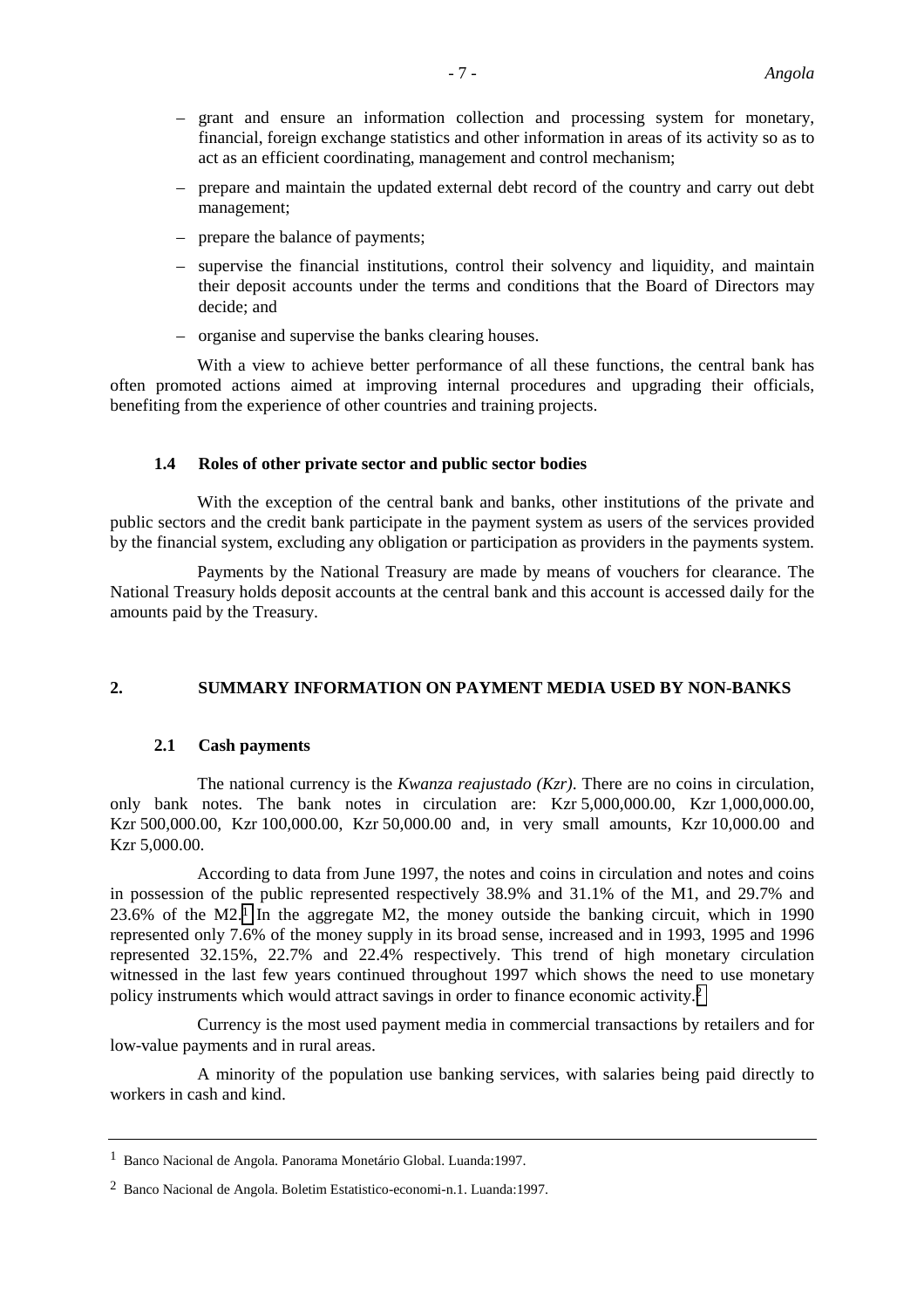The provision of services for the payment of wages to the various bodies of the civil service in Luanda, the capital of Angola, which formerly was provided by the central bank, has since November 1997 been carried out by commercial banks. This measure is likely to increase the number of customers for the banks and obviously crediting accounts will, in the near future, be the procedure for the payment of wages to this type of worker.

#### **2.2 Non-cash payments**

#### *2.2.1 Cheques*

Commercial banks, the investment bank and the credit bank customers are allowed to access their bank accounts by using cheques. In order to reduce restrictions related to the acceptance of this payment instrument, certification of cheques was implemented. The majority of cheques in circulation in the economy are certified.

Only payments of significant value are made by means of cheques. All items passing through the CSV are higher than the equivalent of USD 200, out of which about 85% are of values higher than USD 500.

Among the non-cash payment instruments, the cheque is the most used instrument, representing about 75% of the number of items cleared daily and about 55% of the total value cleared.

#### *2.2.2 Credit transfer orders*

The credit transfer order is another payment instrument available to customers of the banks, and is a document that certifies receipt. There is also a similar document, standardised by the Ministry of Finance of Angola, exclusively issued by the Treasury, whose denomination and operation of transfer are similar to those of the transfer order available to the public. This explains why an instrument that is used in smaller quantities, about 10% of items that are cleared daily, has an average value, by order issued, equivalent to USD 70,000, which is far higher than the cheque whose average value, per issued cheque, is equivalent to USD 15,000.

#### *2.2.3 Standing/stop order drafts*

The draft is a credit transfer instrument, a document that represents receipt and standardised by the Angolan Ministry of Finance, is used exclusively for Treasury payments, making its issuance an exclusive right of the Treasury. The drafts represent about 15% of the number of items cleared daily and 15% of the total value cleared. The average value of an issued draft is equivalent to USD 20,000.

#### *2.2.4 Other documents to be cleared*

Deposit slips, debit/credit payment orders and debit transfer orders for low-value quantities and amounts pass through the CSV.

#### *2.2.5 Other transfer documents*

*Direct debits*. Financial institutions provide direct debits to accounts, but this product is not used extensively by their customers.

*Card-based payments*. Payments by means of cards are used basically in supermarkets and petrol stations.

Supermarkets accept two types of cards: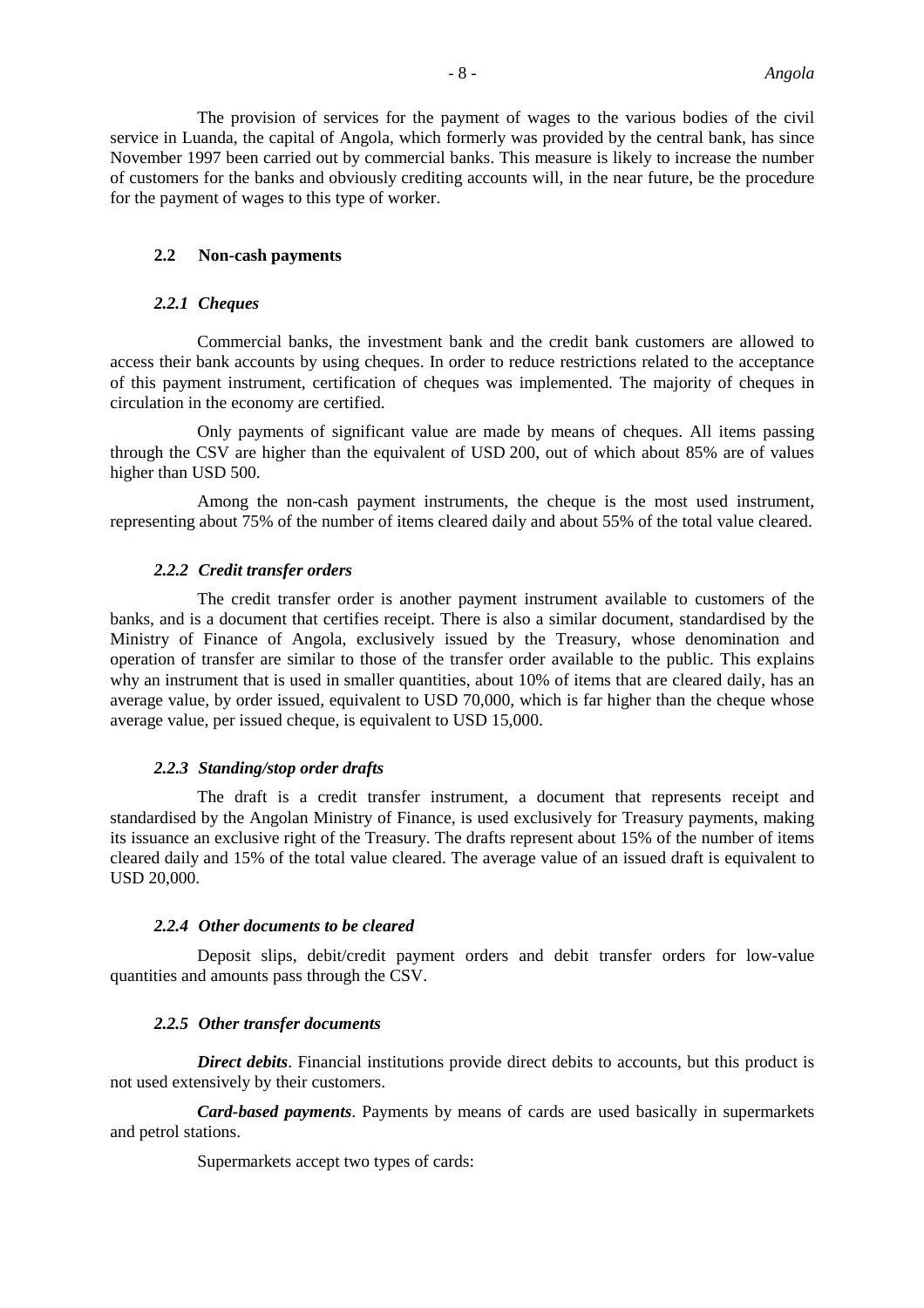- cards for which payments to supermarkets are made directly by the companies, which in turn inform holders and supermarkets of limits loaded onto the cards; and
- cards issued by only one financial institution on which value paid by the holder is stored, in accordance with the funds available in their respective deposit accounts.

Cards accepted at petrol stations are available provided that payment of a fee for the amount to be loaded is previously made to Sonangol, the fuel utility.

*Credit cards*. Very few businesses, mostly hotels and restaurants, accept payments by means of credit cards. Banking institutions do not issue credit cards to customers, for use either locally or internationally.

*Travellers' cheques*. Travellers' cheques in foreign currency are sold by financial institutions and bureaux de change in accordance with regulations and limits that are fixed by the central bank. Customers contact the institutions which are authorised to sell and purchase foreign currency in order to acquire travellers' cheques. However, in view of the difference in the exchange rates between the official and the non-official (parallel) markets, their use by residents and foreigners differs. Foreigners and residents of Angola and Angolan citizens exchange foreign currency bank notes in the parallel market.

*ATM and POS networks*. There is no provision for financial transfer services by means of ATM and POS in Angola. The banking institutions intend to offer the abovementioned services as soon as the communication system for the financial system is implemented.

# **3. INTERBANK EXCHANGE AND SETTLEMENT CIRCUITS**

### **3.1 General overview**

As stated in the information in the introductory section, the Angolan Payments System is undergoing transformation. The basic ideas on the changes being implemented in the Value Clearing Service are presented in greater detail.

#### **3.2 Structure, operation and administration**

The operation of CSV, which is the only subsystem of the Angolan payment system in operation, is presented in this section.

The Value Clearing Service is regulated by a regulation approved in 8th September 1994, with amendments introduced by Statutory Instrument 8/96 of 21st November and executed by the central bank, which bears all the costs of this system.

Eligibility for membership of the system is extended to banking institutions that keep Reserve Accounts at the central bank. These institutions are entitled to direct participation in CSV, although indirect participation by proxy is permitted, with all obligations being borne by the delegated party, including settlement of the delegating bank's position at the clearing house.

Cheques, drafts and payment orders, transfer orders and deposit vouchers are cleared through the CSV.

The clearing sessions, covering exchange and return of vouchers, are carried out once a day in the morning at the clearing houses in the various places, all of them installed at central bank branches.

The process of exchange and return of vouchers is undergoing computerisation. Implementation is in the initial stage. This process makes the closing of the positions of the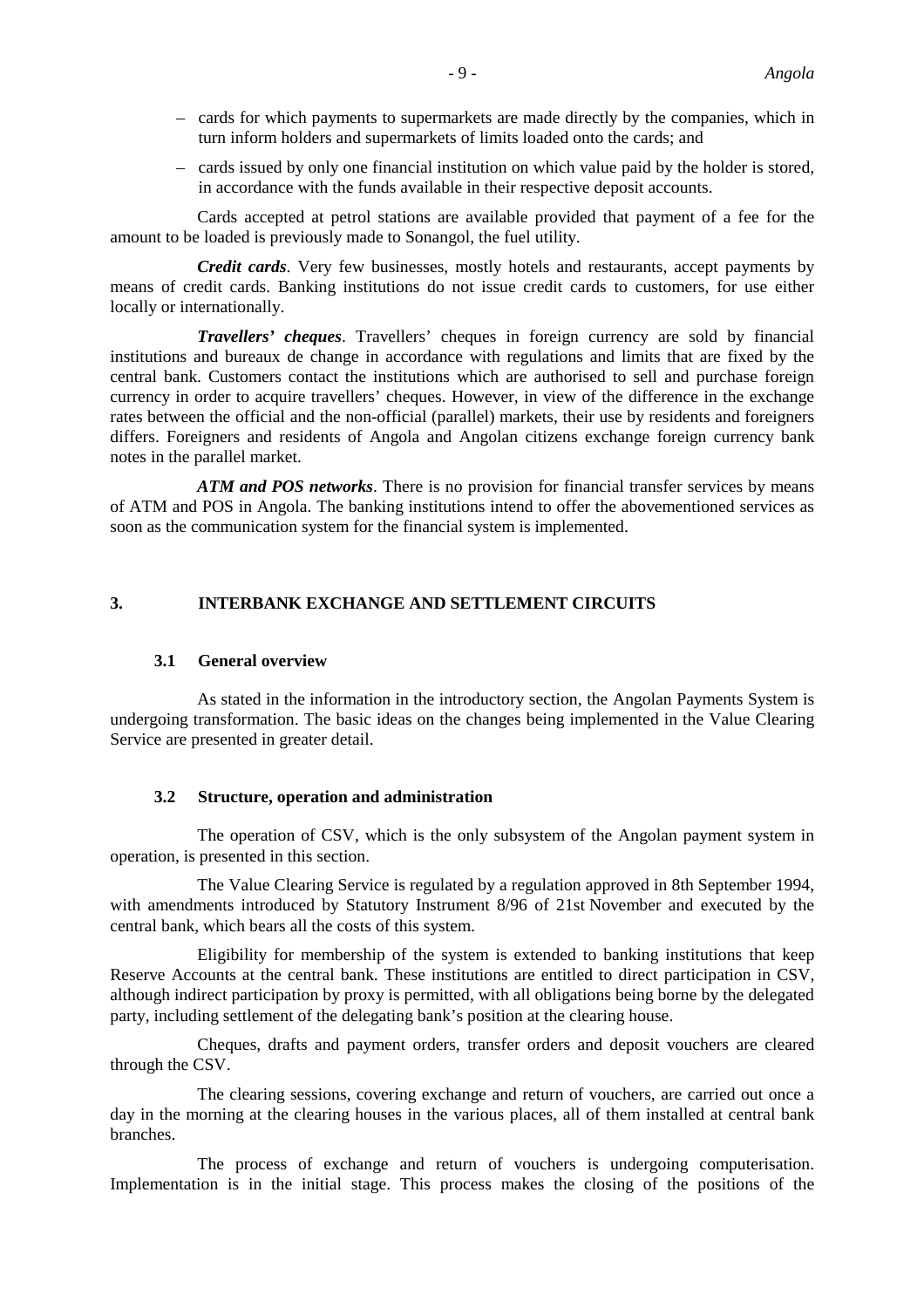participants faster, and it also enables the acquisition of data for the formulation of statistics on clearing. In this system, the closing of participants' positions are made automatically with the data processed. Participants submit a copy of the list of presented/returned documents to all other participants.

The central bank processes the received data by means of a specific application which shows the net credit/debit position of each participant. This position is recorded in a specific voucher which is then sent to BNA's section in charge of the management of the participants' Reserve Accounts to be posted to the participants' accounts. There is a physical exchange of all documents, from participant to participant.

Settlement of credit/debit position of the banks is performed on a daily basis, after the clearing session, by effecting the appropriate entries, either debit or credit, to the Reserve Accounts of the respective participants at the central bank.

In the case of insufficient funds in the participating institution's account, the existing CSV Regulation provides for the annulment of the session that has been held, and the staging of a new session from which the defaulting institution is banned, both for payments and for receipts.

Additionally, the same regulation provides for the suspension and exclusion from the clearing service as a sanction against participants who do not comply with the security and liquidity requirements for maintaining the good quality of the clearing exercise. These sanctions are justified by the recurrent violation of the regulation.

The Value Clearing Service has installed clearing houses in:

- Luanda, where all financial institutions own branches and where documents received and circulated in bank branches in Luanda, Caxito, Cacuaco and Viana, are cleared as if they were received and circulated within one single banking area;
- Benguela, where five financial institutions own branches and where documents received and circulated in bank branches in Benguela, Lobito, Baía Farta and Catumbela are cleared as if they are received and circulated within one single banking area;
- Cabinda, where three financial institutions own branches, and where documents received and circulated in bank branches in Cabinda are cleared; and
- Lubango, where four financial institutions own branches, and where documents received and circulated in bank branches in Lubango and Namibe, are cleared as if they are received and circulated within one single banking area.

Regulation will make it compulsory that all documents presented at branches of financial institutions across the country for clearing be settled through the CSV (Value Clearing Service), with the following maximum periods for clearing and settlement of vouchers:

- in those areas where there is a clearing house and the drawee and drawer institutions are located in the same banking area as the clearing house, a period of three business days is allowed for presentation, starting from the business day after receipt of the voucher at the bank branch, and a further three business days for returns, starting from the first business day after presentation of the document to the clearing house;
- in those areas with a clearing house and where the drawee and the drawer institutions are located in different banking areas but in the same province as the clearing house, the allowed periods are four business days, both for the presentation and for returns; and
- in areas where there is no clearing house, the allowed periods cover 15 business days for presentation and from the end of this period an additional fifteen business days for returns.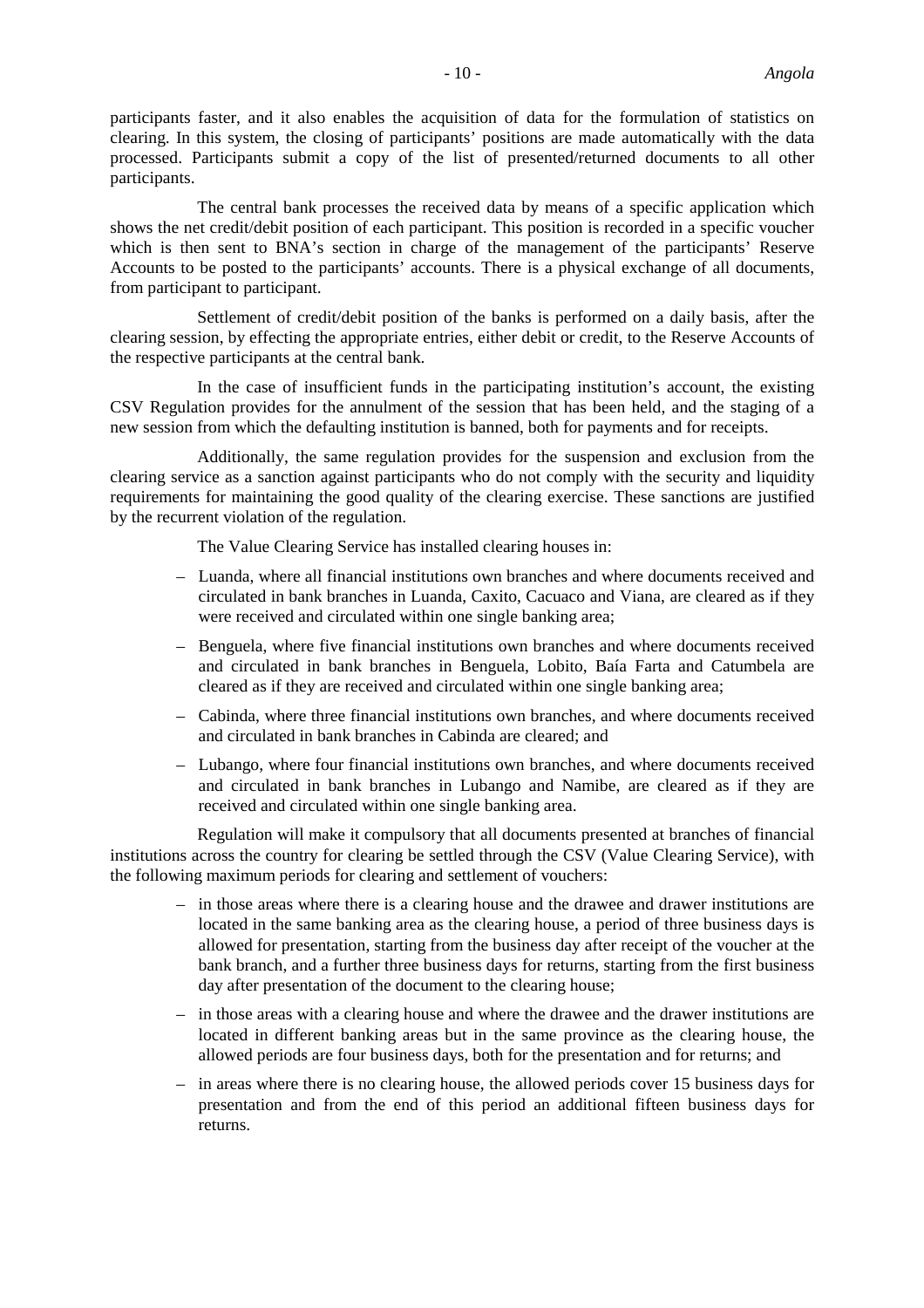The CSV's operation, including clearing periods, is undergoing reassessment because it is difficult to comply with the existing rules, due to absence of shared transportation system for vouchers for clearance and previously defined routes.

# **4. SPECIAL USE OF INTERBANK TRANSFER SYSTEMS FOR INTERNATIONAL AND DOMESTIC FINANCIAL TRANSACTIONS**

#### **4.1 Exchange and settlement systems for international transactions**

The selling of foreign currency to financial institutions by the central bank is carried out at fixing sessions. It is necessary that payment of the "counter value" in the national currency is debited to a bank's reserve account at the central bank and a correspondent bank is instructed to make payment of the foreign currency to an overseas bank within a period specified by the central bank.

International transfers are made through correspondent banks using instructions transmitted by telex.

The main currencies traded are: US dollar, German Mark, Swedish krona, Netherlands guilder, pound sterling, Belgian franc, French franc, Swiss franc, yen, escudos and pesetas.

# **4.2 Exchange and settlement systems for securities transactions**

The existing securities market is for the securities of the National Treasury. However, this market has been inactive for more than a year because the National Treasury liquidated its issued securities and it is not now financing itself by means of these instruments.

# **5. THE ROLE OF THE CENTRAL BANK IN INTERBANK SYSTEMS**

#### **5.1 General responsibilities**

The central bank, as provided for by law, is the exchange authority in Angola and is empowered to organise and supervise the bankers' clearing houses.

Thus, the central bank manages and carries out sales of foreign currency to commercial banks, regulates and operates the Value Clearing Service. As a result the central bank posts the debits corresponding to the counter value of the foreign currencies in the local currency sold to commercial banks to their respective reserve accounts as well as credits or debits from the daily closing position of the clearing.

#### **5.2 Provision of settlement and credit facilities**

The central bank provides financial institutions with rediscount facilities (treasury credit) to utilise the liquidity of short term assets to meet the cash needs of institutions. The central bank also provides guaranteed loans (against collateral) to correct short term liquidity imbalances.

Thus, problems of liquidity of financial institutions can be reduced by using these facilities, which are regulated by Statutory Instrument 03/97 of 28th June 1997.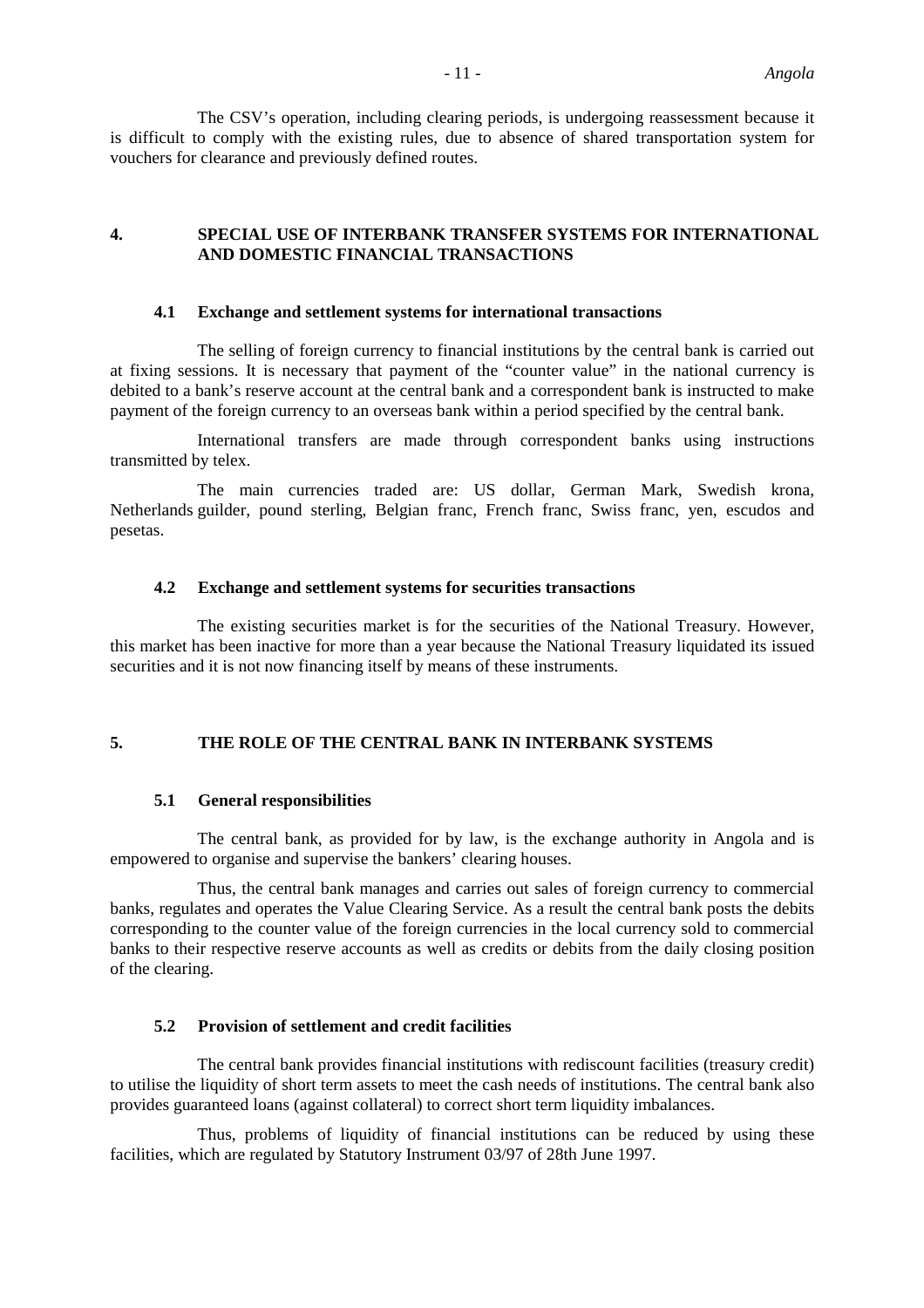# **5.3 Monetary policy and payment systems**

The main objective of monetary policy is to preserve the value of national currency, and this is executed by means of conventional instruments such as:

- maintenance by commercial banks of compulsory primary reserves at the central bank;
- interests rates exercised in rediscount operations;
- fixing of credit limits for financial institutions; and
- fixing of maximum interest rates to be used by financial institutions in operations with their customers.

Another conventional procedure in the execution of the monetary policy, the selling of public securities, has not been used by the central bank for more than a year owing to the fact that the National Treasury has redeemed issued treasury bills and it is not financing itself by the issue of treasury bills.

In respect of the development of the Angolan payment system one of the major concerns is that the system should provide the central bank with accurate and timely information on the flow and settlement of transfers and on the reduction of the float, so as to give the central bank a real understanding of the liquidity situation of the banks to enable it to execute monetary policy in a more effective and secure manner.

Execution of monetary policy has typical implications on the payment system. When measures aimed at restricting credit are implemented it is obvious that the volume of cheques returned because of insufficient funds, and the associated documentation for clearance, increases. There is an increase of vouchers in the clearing system particularly when the periods for clearance of these vouchers are long. In such cases, people tend to manage their payments by using the float as much as possible for their own benefit. However, since there is no coordination between the performance of the CSV and the implementation of monetary policy measures there are no grounds on which to either confirm or deny the occurrence of these practices.

# **5.4 Risk-reducing measures**

With regard to reducing credit risk, three initiatives are under way: the establishment of a credit risk centre, the establishment of a centre for complaints regarding bills and promissory notes, and the establishment of a register which includes information on issuers of cheques without sufficient funds.

# **6. RECENT DEVELOPMENTS IN THE PAYMENT SYSTEM**

# **6.1 General overview**

The task force established to design the Angolan payments systems has decided, initially, to reorganise the Value Clearing Service (CSV) before submitting a proposal for the Angolan payments system. This course of action was based on the following:

- all non-cash payment instruments available in Angola are paper instruments, and their settlement requires more security and speed;
- the substitution of these instruments with electronic transfers, particularly in bank branches situated in the provinces, may take some time before the communication system being implemented stabilises; and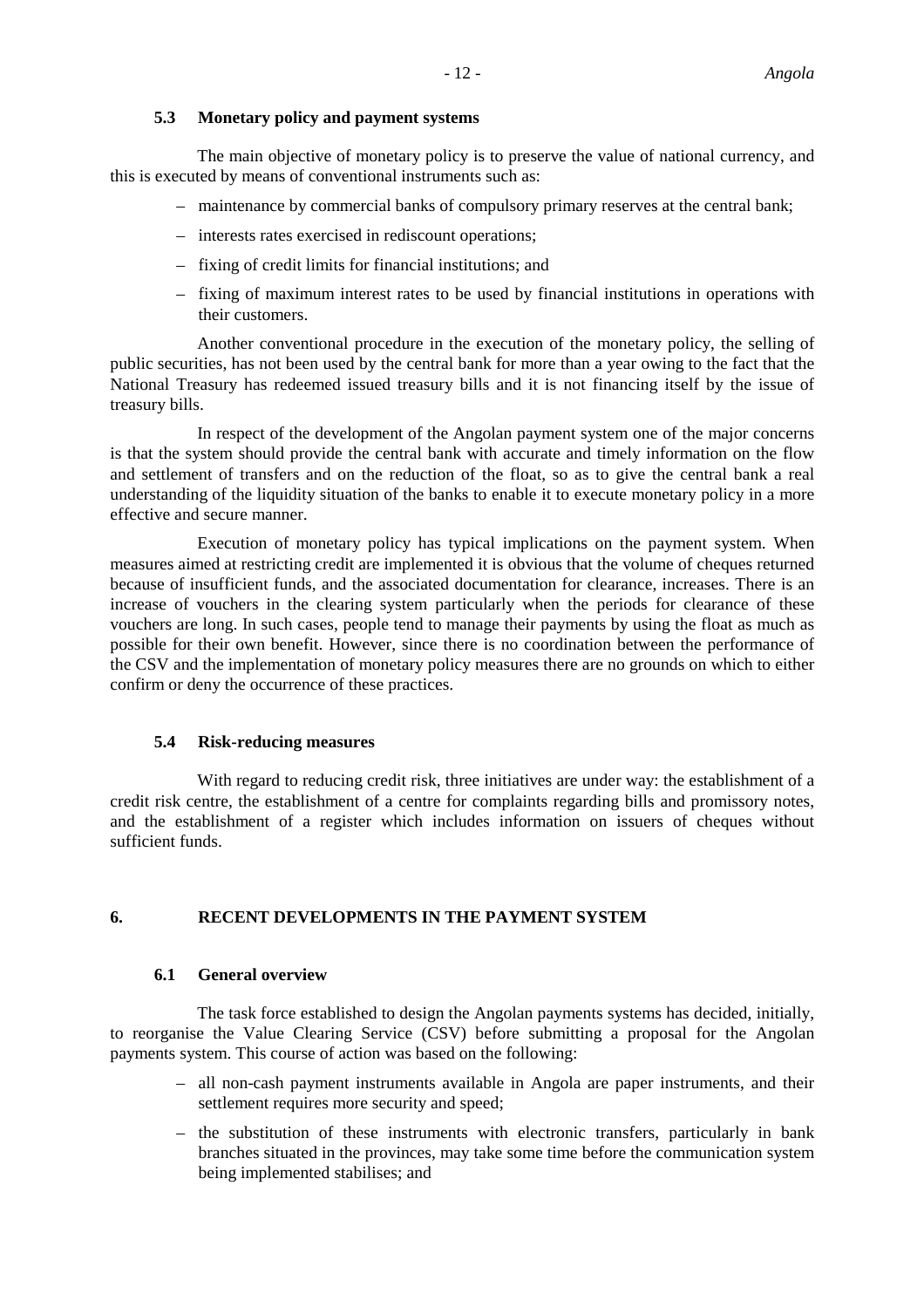– it is assumed that a reorganised CSV will be a motivating factor for participants in the CSV to become involved in the discussions on the design of the Angolan payment system, particularly where an efficient communication system for the banking system is already envisaged.

# **6.2 Description of the new system**

#### *6.2.1 Operation of the Value Clearing Service*

The major ongoing actions for the improvement of the Value Clearing Service, which will initially only affect the clearing house in Luanda, are as follows:

- the implementation of phase II of the computerised system of the CSV, which involves exchange of information on the documents to be cleared between participants by means of diskettes. This will enable the time spent on clearing documents to be reduced by retaining only the physical exchange of vouchers. The information on vouchers for clearance contained on diskettes will also reduce the time required for processing vouchers during clearance because the drawee bank can use this information to access the respective accounts of its customers;
- the setting of a period of two business days for clearing in Luanda, starting from the business day after receipt of documents at bank counters and making it compulsory for banks to communicate this measure to their customers. The measure implements the actual period foreseen for the clearing of vouchers circulated in Luanda;
- the physical presenting of vouchers, in sealed envelopes, at the exchange/return sessions will be compulsory;
- prohibiting participants from opening the sealed envelopes in the clearing house;
- establishing rules for corrections resulting from exchange of misaddressed documents (copying and calculation errors, non-delivery of related document, etc.) by the use of the Differentials Regularisation Document (DR), which is a standardised procedure for handling and confirming these corrections at subsequent clearing sessions.

The interconnection of clearing between bank branches with shared air transportation of documents is one of the measures being implemented in the Value Clearing Service. This system will enable varying clearing periods of four to twelve business days, according to the banking areas involved, including the Luanda banking area (covering Caxito, Cacuaco and Viana), and the Benguela banking area (covering Lobito, Baía Farta and Catumbela), Cabinda, Lubango, Huambo, Uíge, Malange, Soyo, Namibe and Tombua. Ten banking areas (Buco Zau, Chitato, Porto Amboim, Sumbe, Gabela, Saurimo, Luena, Menongue and Ondjiva) will not be covered by the CSV, although they can be added to the interconnected system in the near future.

#### *6.2.2 Prospects for the Angolan payment system*

The financial institutions' communication system is in its final implementation stage and the system is expected to be up-to-date, reliable, fast and secure. Two fundamental rules for the Angolan payment system are envisaged:

– the first rule states that all interbank electronic transfers, directly between institutions or through appropriate electronic systems, should have the positions at the financial closing of each banking institution settled, by electronic control, in the reserve accounts at the central bank;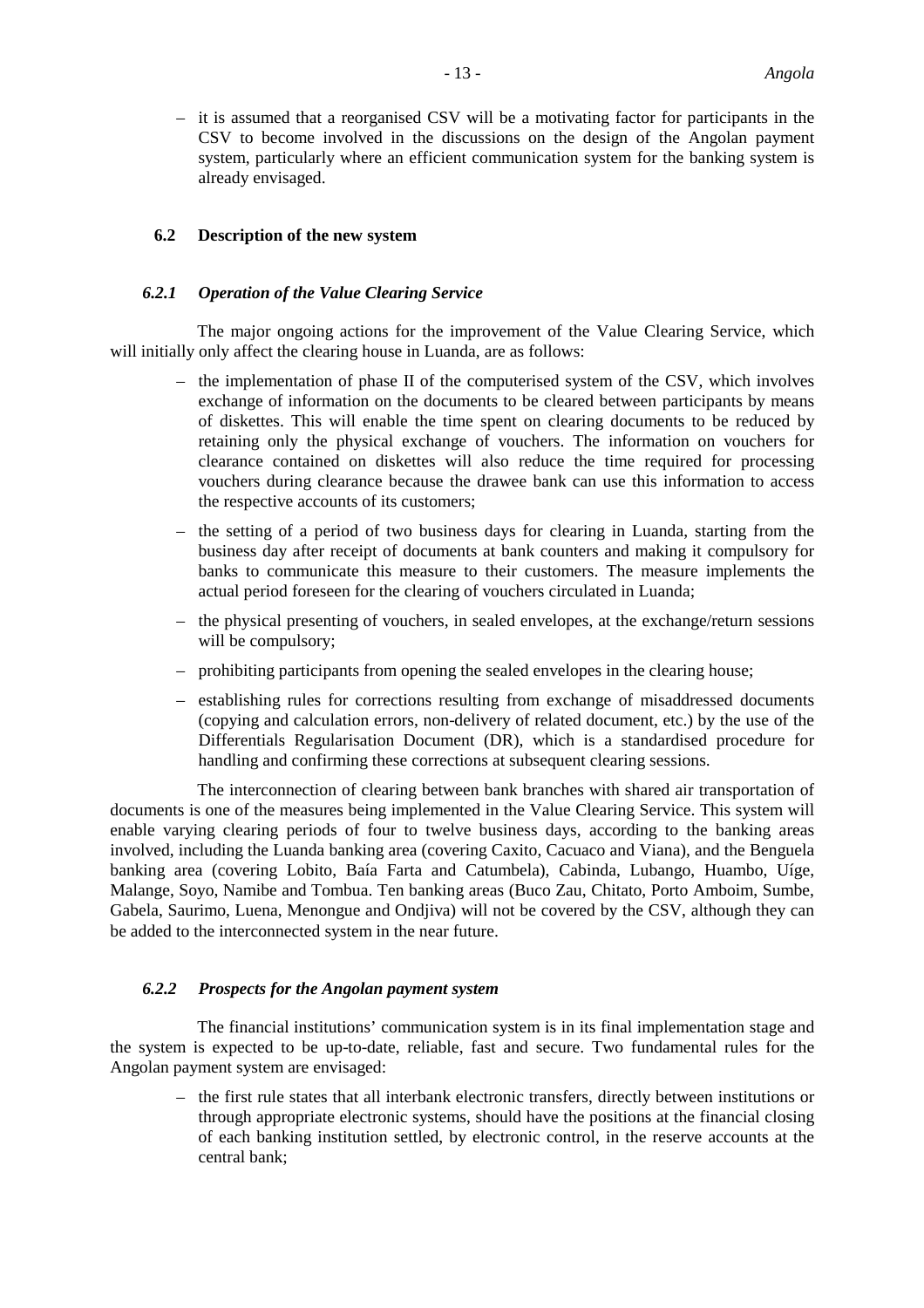– The second rule states that it is compulsory for any system that performs financial electronic transfers to be available to all banking institutions and not limited in its scope to one institution.

# **7. INFRASTRUCTURE**

#### **7.1 Telecommunications infrastructure**

The telecommunications infrastructure is very precarious in urban areas, and almost non-existent in rural areas.

In order to ensure the feasibility of the communication system for use by the banking system, the central bank and the Ministry of Finance a communications network for the financial system in Angola is being implemented. It relies on a private communication system and is to be implemented in two phases.

The first phase will comprise the interconnection, by satellite communication, of the central bank with regional branches and of the headquarters of the financial institutions based in Luanda with their branches in the provinces. The status of the work related to the implementation of this phase is as follows:

- the central bank and three commercial banks have decided to acquire VSAT terminals from SRC (Services, Networks and Communications), using HUB station services which are installed in South Africa and which enable the transmission of data, voice and image.
- the remaining banks have decided to acquire terminals from Portugal Telecom (Marconi), using the services of the same HUB station in South Africa:
- aerials have already been installed at the central bank, both in Luanda and in Benguela, and it is expected that by the end of 1997 this will have been extended to Cabinda and Lubango. Four commercial banks have already started installing their own terminals;
- configuration of the infrastructure for communication at the branches of the central bank, started in November 1997, and the alignment and the configuration of the VSAT terminal for one of the commercial banks in Luanda;
- according to conservative estimates, the communication system for this first phase will have been implemented in the central bank by the end of the first quarter of 1998.

In the second phase, the central bank in Luanda is expected to be interconnected with the headquarters of the commercial banks and the latter to their respective branches in Luanda. The communication system will have the infrastructure of Protocol X.25, managed by the Angola Telecom as national operator.

Under this Protocol, communications will be processed by means of public telephone lines and access will be strictly for users of Protocol X.25. The status of the work involved is as follows:

- the lines installed at the central bank and in one of the commercial banks are being configured, the lines that were installed at the Ministry of Finance have already been configured;
- it is expected that by the end of the first quarter of 1998, the second phase of the communication system will have been implemented in the central bank.

According to evaluations carried out, the costs of communication by means of this type of system are far lower than the costs of communication by means of leased telephone lines.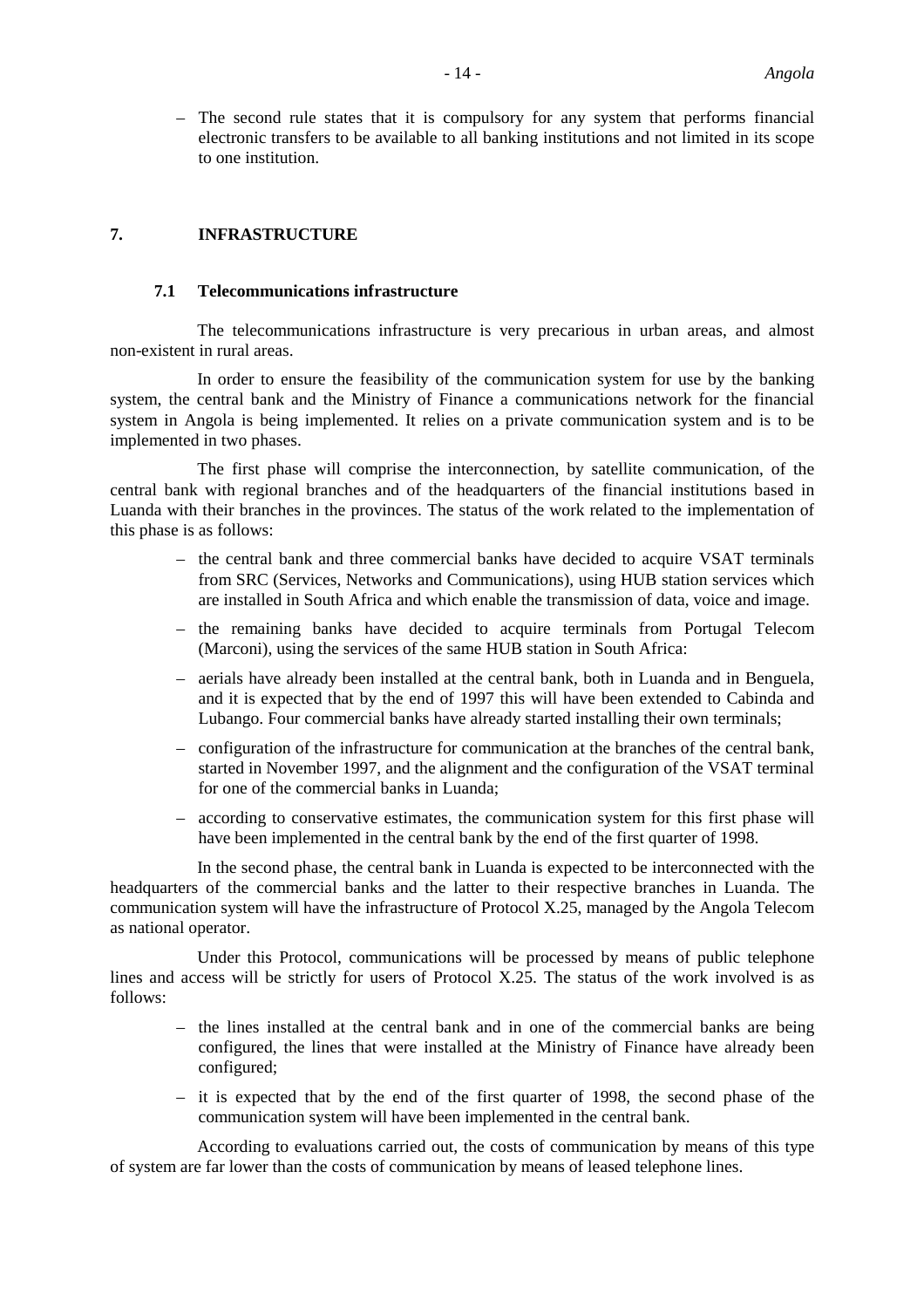It is hoped that, within the short term, the Angolan payment system will be made up of a Value Clearing System, which must be effective and fast, covering most banking areas which are economically viable for the country, with a short term system of fast and effective system for electronic financial transfers.

### **7.2 Availability of electricity**

The availability of electricity in urban areas is precarious, whereas it is almost non-existent in rural areas.

# **7.3 Road infrastructure**

The road infrastructure is precarious. It is expected that recovery of this sector will take place within a shorter time than that of the telecommunication and electricity sectors. As a result of an inadequate road network, air transport was the only option left for the transport of instruments for the clearing of payments.

In order to have an efficient payment system, it is required that an adequate telecommunications infrastructure, road network and electricity network be available. However, since the ideal facilities in the sectors referred to are not available, there must be more inventiveness in designing and implementing an efficient payment system in spite of the prevailing conditions. This is another challenge for the task force that is addressing the Angolan payments system.